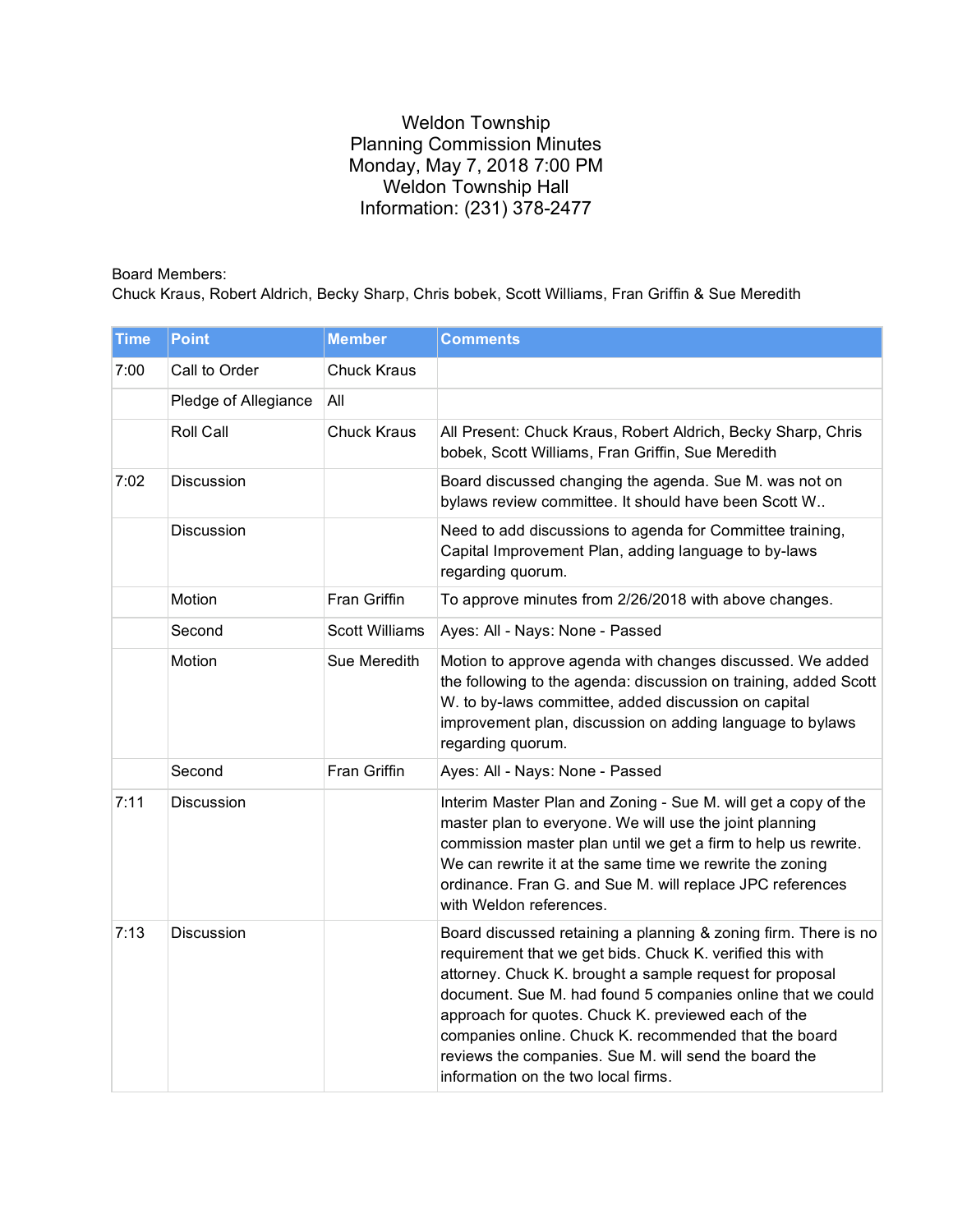| 7:21 | Discussion        |                       | Board discussed a greet and meet for the public. Sue M.<br>suggested a Saturday afternoon at the hall. Fliers would be<br>distributed inviting the public to meet the commission. Chris B.<br>offered to cook hotdogs. Fran G. suggested we get a zoning<br>map to share with people. Chuck K. suggested September.<br>There was general agreement. Chuck K. suggested September<br>8th, the second Saturday in September. Sue M. suggested<br>12pm to 2pm. Chuck Sayer (audience) suggested we instead<br>show up at Mr. Webber's event (Summerfest). Chuck K.<br>thought this was a good idea, but suggested Summerfest might<br>be too early for us to have the event. |
|------|-------------------|-----------------------|---------------------------------------------------------------------------------------------------------------------------------------------------------------------------------------------------------------------------------------------------------------------------------------------------------------------------------------------------------------------------------------------------------------------------------------------------------------------------------------------------------------------------------------------------------------------------------------------------------------------------------------------------------------------------|
|      | Motion            | Sue Meredith          | Motion to meet in september as above. hotdogs drinks, chips<br>and cookies. see time above.                                                                                                                                                                                                                                                                                                                                                                                                                                                                                                                                                                               |
|      | Second            | Robert Aldrich        | Ayes: All - Nays: None - Passed                                                                                                                                                                                                                                                                                                                                                                                                                                                                                                                                                                                                                                           |
|      | Discussion        |                       | Board discussed possible ordinance amendments dealing with<br>new sign legislation. We don't believe that any of the three<br>bodies adopted ordinances. Ron Evitts (audience) said the<br>other boards did not. We discussed what our board should do<br>about this. Sue recommends we wait until we get a planning<br>firm on board before we give a recommendation to the Weldon<br>board.                                                                                                                                                                                                                                                                             |
| 7:41 | Discussion        |                       | By-Laws Review Committee Scott, Becky Fran and Sue<br>reported on their work. Members shared typographical errors<br>and suggested changes.                                                                                                                                                                                                                                                                                                                                                                                                                                                                                                                               |
| 7:42 | Motion            | Fran Griffin          | To amend bylaws Committee so the committee consists of:<br>Scott W., Becky S., and Sue M.                                                                                                                                                                                                                                                                                                                                                                                                                                                                                                                                                                                 |
|      | Second            | <b>Scott Williams</b> | Ayes: All - Nays: None - Passed                                                                                                                                                                                                                                                                                                                                                                                                                                                                                                                                                                                                                                           |
| 7:44 | <b>Discussion</b> |                       | The board discussed the board training required by law - 4<br>hours or more in planning/zoning within the first six months of<br>appointment. Sue M. will email a list of available classes with<br>duration for each.                                                                                                                                                                                                                                                                                                                                                                                                                                                    |
|      | <b>Discussion</b> |                       | Discussion on what constitutes a quorum. This needs to be<br>added to bylaws.                                                                                                                                                                                                                                                                                                                                                                                                                                                                                                                                                                                             |
|      | Motion            | <b>Becky Sharp</b>    | That we amend by-laws so that our quorum is 5.                                                                                                                                                                                                                                                                                                                                                                                                                                                                                                                                                                                                                            |
|      | Second            | Chris Bobek           | Ayes: All - Nays: None - Passed                                                                                                                                                                                                                                                                                                                                                                                                                                                                                                                                                                                                                                           |
| 7:58 | <b>Discussion</b> |                       | Board discussed by-law changes.                                                                                                                                                                                                                                                                                                                                                                                                                                                                                                                                                                                                                                           |
|      | Discussion        |                       | Board discussed Zoning Administrator report. Board discussed<br>85th district court letter. No action was required. Sue Meredith<br>let us know that Craig Meredith (not present) wanted the board<br>to know about new requirements before citations can be<br>issued.                                                                                                                                                                                                                                                                                                                                                                                                   |